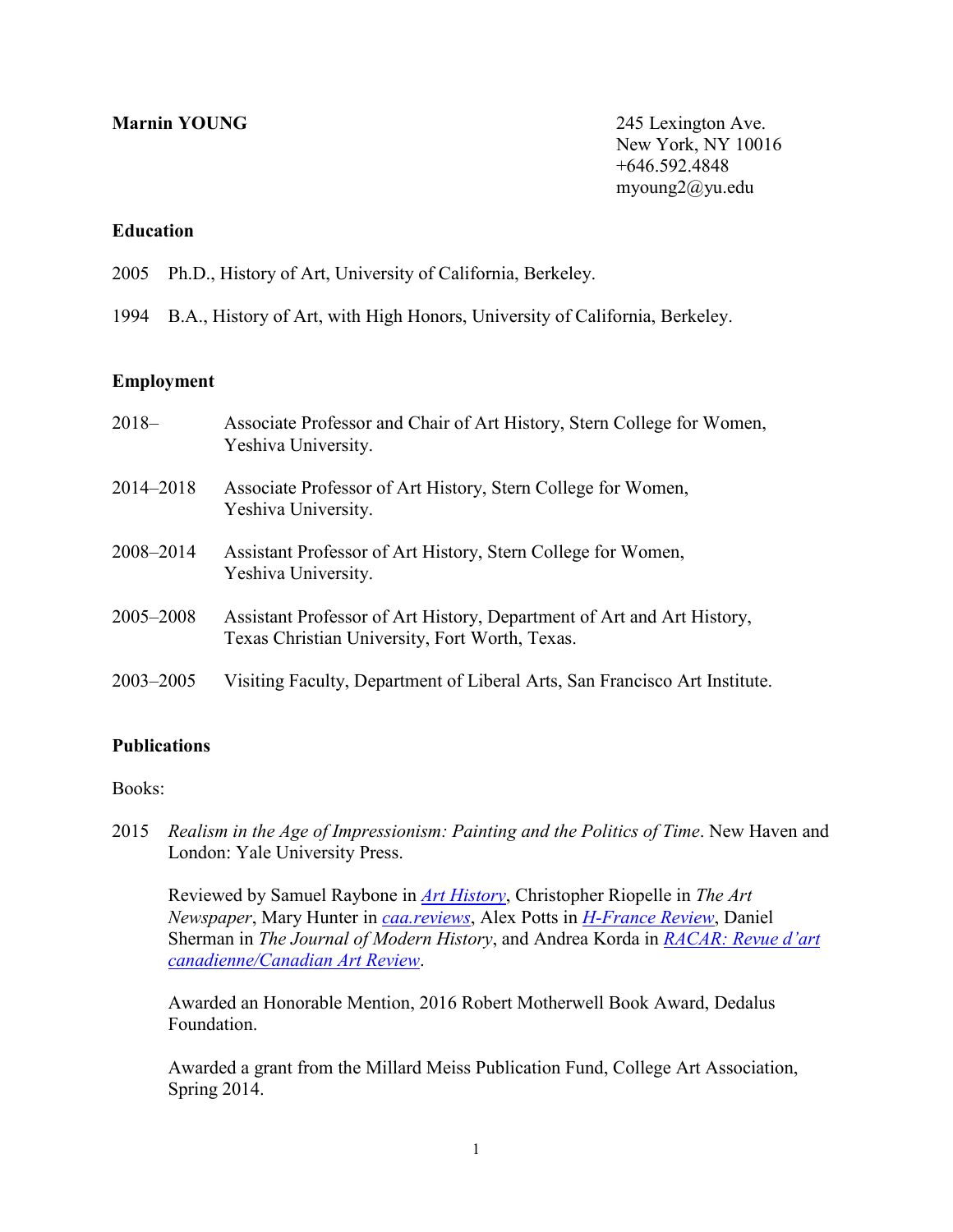Book Chapters:

- 2022 "Van Gogh's Realism," in *Through Vincent's Eyes: Van Gogh and His Sources*, ed. Eik Kahng, exh. cat. (Santa Barbara, CA: Santa Barbara Museum of Art; New Haven: Yale University Press), 93–121.
- 2021 "Impressionism and Criticism," in *A Companion to Impressionism*, ed. André Dombrowski (Oxford: Wiley-Blackwell), 11–26.
- 2020 "Fénéon's Art Criticism," in *Félix Fénéon: The Anarchist and the Avant-Garde*, ed. Starr Figura, Isabelle Cahn, and Philippe Peltier (New York: Museum of Modern Art), 32–45.
- 2019 "Le critique d'art," in *Félix Fénéon: Critique, collectionneur, anarchiste*, ed. Isabelle Cahn and Philippe Peltier (Paris: Musée d'Orsay), 60–79.

## Edited Volumes:

- 2019 "The Nineteenth Century: Part Two," *Nonsite* 27 (Spring) co-edited with Bridget Alsdorf, containing contributions from Alex Potts, Hollis Clayson, Margaret Werth, Michelle Foa, Allison Morehead, and Jennifer Olmsted, [https://nonsite.org/issues/issue-27-the](https://nonsite.org/issues/issue-27-the-)nineteenth-century
- 2018 "The Nineteenth Century: Part One," *Nonsite* 26 (Winter) co-edited with Bridget Alsdorf, containing contributions from T. J. Clark, Richard Shiff, Susan Sidlauskas, Cordula Grewe, and Samuel Raybone,<https://nonsite.org/issues/issue-26>

Refereed Journal Articles:

- 2021 "Impressionism and Imperialism in Maurice Cullen's *African River*," *RACAR: Revue d'art canadienne/Canadian Art Review* 46:1 (Spring 2021): 75–94. Available online: [https://www.racar-racar.com/uploads/5/7/7/4/57749791/racar\\_46\\_1\\_05\\_young.pdf](https://www.racar-racar.com/uploads/5/7/7/4/57749791/racar_46_1_05_young.pdf)
- 2017 "The Temporal Fried," *Nonsite* 21, Special issue "Art and Objecthood at Fifty" (17 July), <http://nonsite.org/article/the-temporal-fried>
- 2016 "Photography and the Philosophy of Time: On Gustave Le Gray's *Great Wave, Sète*," *Nonsite* 19 (3 May),<http://nonsite.org/article/photography-and-the-philosophy-of-time>
- 2014 "Capital in the Nineteenth Century: Edgar Degas's *Portraits at the Stock Exchange* in 1879," *Nonsite* 14, Special issue "Nineteenth-century France Now: Art, Technology, Culture" (15 December),<http://nonsite.org/article/capital-in-the-nineteenth-century>
- 2014 "The Motionless Look of a Painting: Jules Bastien-Lepage, *Les Foins*, and the End of Realism," *Art History* 37:1 (February): 38–67. Available online: https://www.academia.edu/7062337/The Motionless Look of a Painting Jules Bastien -Lepage Les Foins and the End of Realism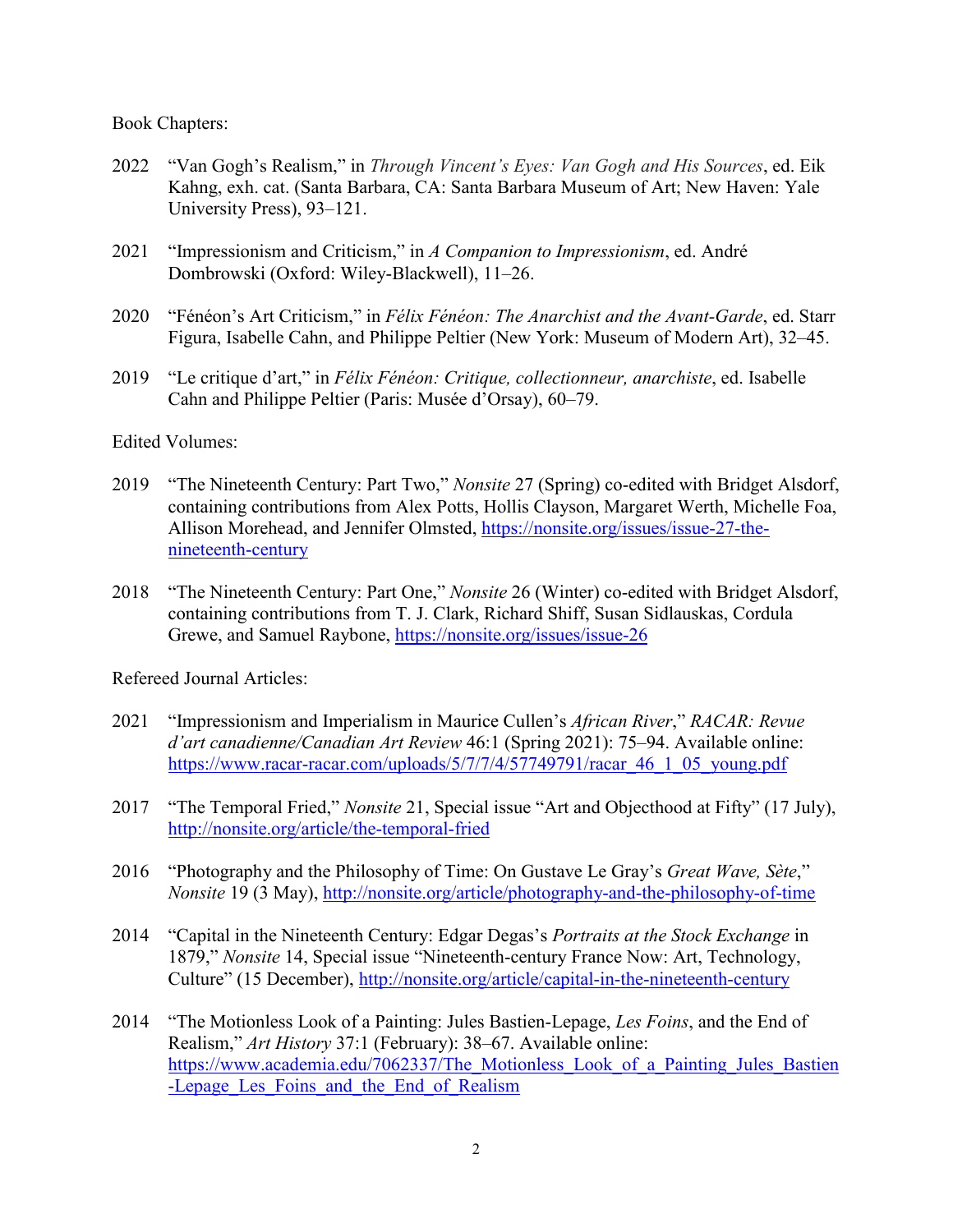- 2012 "The Death of Georges Seurat: Neo-Impressionism and the Fate of the Avant-Garde in 1891," *RIHA Journal* 0043, Special Issue "New Directions in Neo-Impressionism" (14 July), [http://www.riha-journal.org/articles/2012/2012-jul-sep/special-issue-neo](http://www.riha-journal.org/articles/2012/2012-jul-sep/special-issue-neo-impressionism/young-death-of-seurat)[impressionism/young-death-of-seurat](http://www.riha-journal.org/articles/2012/2012-jul-sep/special-issue-neo-impressionism/young-death-of-seurat)
- 2012 "Napoleon Disfigured: Nation, Identity, and War in Antoine-Jean Gros's *Battle of Eylau*," *Nineteenth Century Studies* 26: 1–25. Available online: [https://www.academia.edu/31265542/Napoleon\\_Disfigured\\_Nation\\_Identity\\_and\\_War\\_i](https://www.academia.edu/31265542/Napoleon_Disfigured_Nation_Identity_and_War_in_Antoine-Jean_Gross_Battle_of_Eylau) n Antoine-Jean Gross Battle of Eylau
- 2008 "Heroic Indolence: Realism and the Politics of Time in Raffaëlli's *Absinthe Drinkers*," *The Art Bulletin* 90:2 (June): 235–59. Available online: [https://www.academia.edu/7062356/Heroic\\_Indolence\\_Realism\\_and\\_the\\_Politics\\_of\\_Ti](https://www.academia.edu/7062356/Heroic_Indolence_Realism_and_the_Politics_of_Time_in_Raffa%C3%ABlli_s_Absinthe_Drinkers) me in Raffaëlli s Absinthe Drinkers

Book Reviews and Other Publications:

- 2020 Review of Hollis Clayson, *Illuminated Paris: Essays on Art and Lighting in the Belle Époque* (Chicago: The University of Chicago Press, 2019), *H-France Forum* 15:5, <https://h-france.net/wp-content/uploads/2020/10/Clayson1.pdf>
- 2019 Review of Laura Anne Kalba, *Color in the Age of Impressionism: Commerce, Technology, and Art* (University Park: Penn State University Press, 2017), *The Art Bulletin* 101:3 (September 2019): 176-78. Available online: https://www.academia.edu/41605773/Review of Laura Anne Kalba Color in the Age of Impressionism
- 2019 Review of Linda Nochlin, *Misère: The Visual Representation of Misery in the 19th Century* (New York: Thames & Hudson, 2018), *caa.reviews* (11 January), [http://www.caareviews.org/reviews/3484#.XDm8Wc0o\\_Fi](http://www.caareviews.org/reviews/3484#.XDm8Wc0o_Fi)
- 2018 "Symbolism Reformed" (Review of Allison Morehead, *Nature's Experiments and the Search for Symbolist Form*), *Art History* 41:4 (September): 776–9. Available online: [http://www.academia.edu/37533981/Symbolism\\_Reformed\\_Review\\_of\\_Allison\\_Morehe](http://www.academia.edu/37533981/Symbolism_Reformed_Review_of_Allison_Morehead_Natures_Experiments_and_the_Search_for_Symbolist_Form_) ad Natures Experiments and the Search for Symbolist Form
- 2017 "Roger Fry, Walter Sickert and Post-Impressionism at the Grafton Galleries," *The Fortnightly Review* (October), [http://fortnightlyreview.co.uk/2017/10/fry-sickert-post](http://fortnightlyreview.co.uk/2017/10/fry-sickert-post-impressionism/)[impressionism/](http://fortnightlyreview.co.uk/2017/10/fry-sickert-post-impressionism/)
- 2017 "The Social History of Impressionism: A Conversation," with Alexis Clark and Frances Fowle, online video interview, *H-France Salon* 9:14, #4 (September), <https://www.youtube.com/watch?v=HhlnW0kXlG0>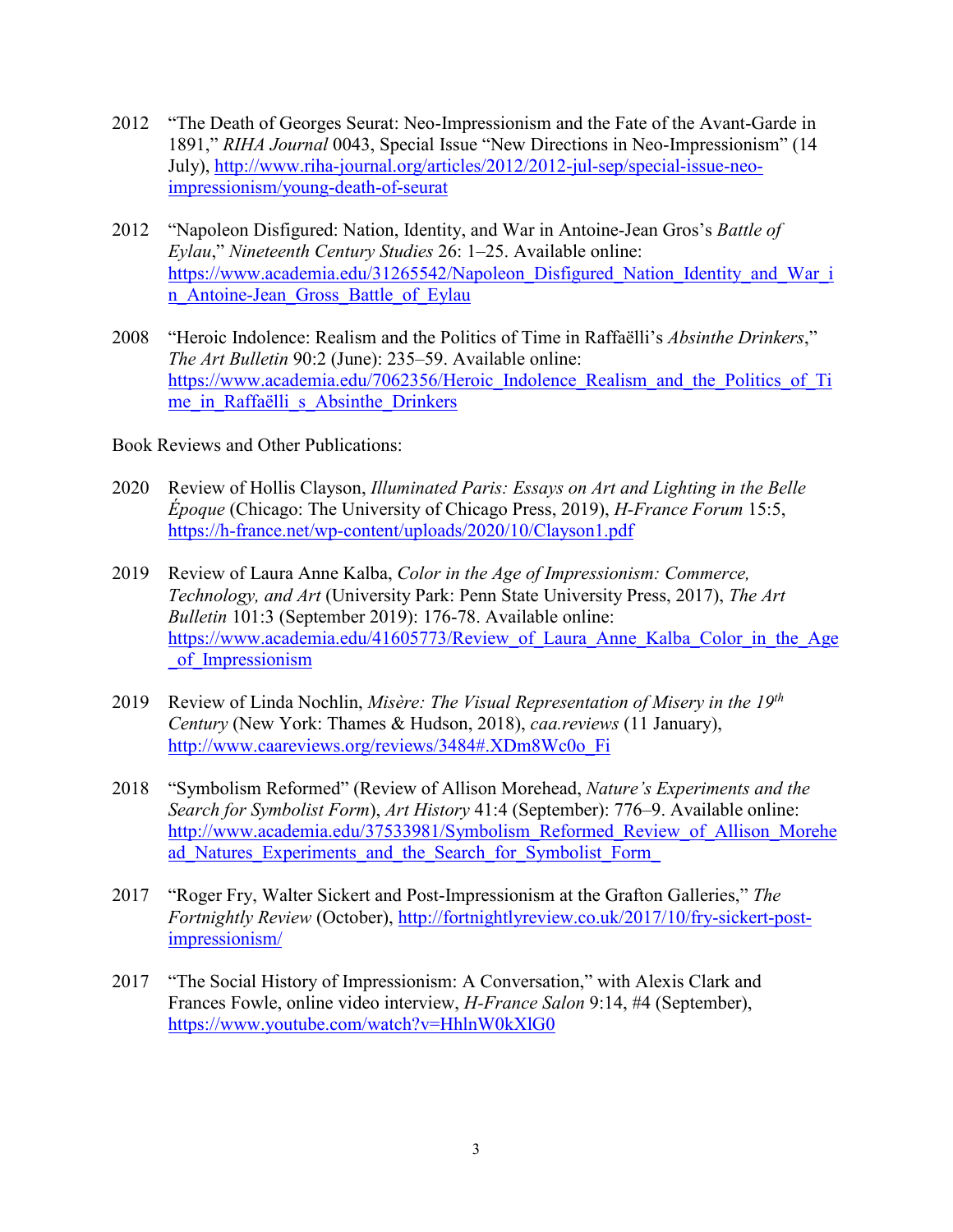- 2017 "On the Limits of Context," in "Responses to 'The Questionnaire on Impressionism and the Social History of Art'," *H-France Salon* 9:14, #2 (September), 17–19. Available online:<http://h-france.net/Salon/Salon9no14Questionnaire.pdf>
- 2017 Review of Charles Palermo, *Modernism and Authority: Picasso and His Milieu around 1900* (Berkeley: University of California Press, 2015), *caa.reviews* (1 September),<http://www.caareviews.org/reviews/3059#.WanKdRQ3LzI>
- 2017 Review of Michael Marrinan, *Gustave Caillebotte: Painting the Paris of Naturalism, 1872–1887* (Los Angeles: The Getty Research Institute, 2016), *H-France Review* 17:148 (August): 1–5. Available online:<http://h-france.net/vol17reviews/vol17no148young.pdf>
- 2017 Review of Dario Gamboni, *Paul Gauguin: The Mysterious Centre of Thought* (London: Reaktion, 2014), *Critical Inquiry* 43:2 (Winter): 595–96. Available online: [http://criticalinquiry.uchicago.edu/marnin\\_young\\_reviews\\_paul\\_gauguin/](http://criticalinquiry.uchicago.edu/marnin_young_reviews_paul_gauguin/)
- 2016 Review of Michelle Foa, *Georges Seurat: The Art of Vision* (New Haven: Yale University Press, 2015), *caa.reviews* (23 June), <http://www.caareviews.org/reviews/2752#.V2xGZDe9ilI>
- 2015 "Between Realism and Impressionism: On Gustave Caillebotte," *Yale @rt Books* (21 July), [http://artbooks.yupnet.org/2015/07/21/between-realism-and-impressionism-on](http://artbooks.yupnet.org/2015/07/21/between-realism-and-impressionism-on-gustave-caillebotte-by-marnin-young/)[gustave-caillebotte-by-marnin-young/](http://artbooks.yupnet.org/2015/07/21/between-realism-and-impressionism-on-gustave-caillebotte-by-marnin-young/)
- 2014 "The Antinomies of Time" (on Fredric Jameson's *Antinomies of Realism*), *Nonsite* 11 (14 March),<http://nonsite.org/the-tank/jamesons-the-antinomies-of-realism>
- 2012 "The Problem of Leisure," *Nonsite*, Special feature "Do We Need Adorno?" (17 September),<http://nonsite.org/feature/do-we-need-adorno>
- 2011 "The Labyrinth of Interpretation: On Cathy Gere's *Knossos and the Prophets of Modernism*," *Nonsite* 2 (June), [http://nonsite.org/issues/issue-2/the-labyrinth-of](http://nonsite.org/issues/issue-2/the-labyrinth-of-interpretation-on-cathy-gere)[interpretation-on-cathy-gere's-knossos-and-the-prophets-of-modernism](http://nonsite.org/issues/issue-2/the-labyrinth-of-interpretation-on-cathy-gere)
- 2009 "Why Does Photography Matter?" (Review of Michael Fried, *Why Photography Matters as Art as Never Before*), *Afterimage: The Journal of Media Arts and Cultural Criticism* 36:5 (March–April): 28. Available online:<https://afterimage.ucpress.edu/content/36/5/28>
- 2009 Review of James H. Rubin, *Impressionism and the Modern Landscape* (Berkeley: University of California Press, 2008), *Nineteenth-Century Art Worldwide: A Journal of Nineteenth-Century Visual Culture* 8:1 (Spring), [http://www.19thc](http://www.19thc-artworldwide.org/index.php/spring09/65-impressionism-and-the-modern-landscape-productivity-technology-and-urbanization-from-manet-to-van-gogh-by-james-rubin)[artworldwide.org/index.php/spring09/65-impressionism-and-the-modern-landscape](http://www.19thc-artworldwide.org/index.php/spring09/65-impressionism-and-the-modern-landscape-productivity-technology-and-urbanization-from-manet-to-van-gogh-by-james-rubin)[productivity-technology-and-urbanization-from-manet-to-van-gogh-by-james-rubin](http://www.19thc-artworldwide.org/index.php/spring09/65-impressionism-and-the-modern-landscape-productivity-technology-and-urbanization-from-manet-to-van-gogh-by-james-rubin)
- 2006 "The Past is the New Future," *Afterimage: The Journal of Media Arts and Cultural Criticism* 33:6 (May–June): 40–41.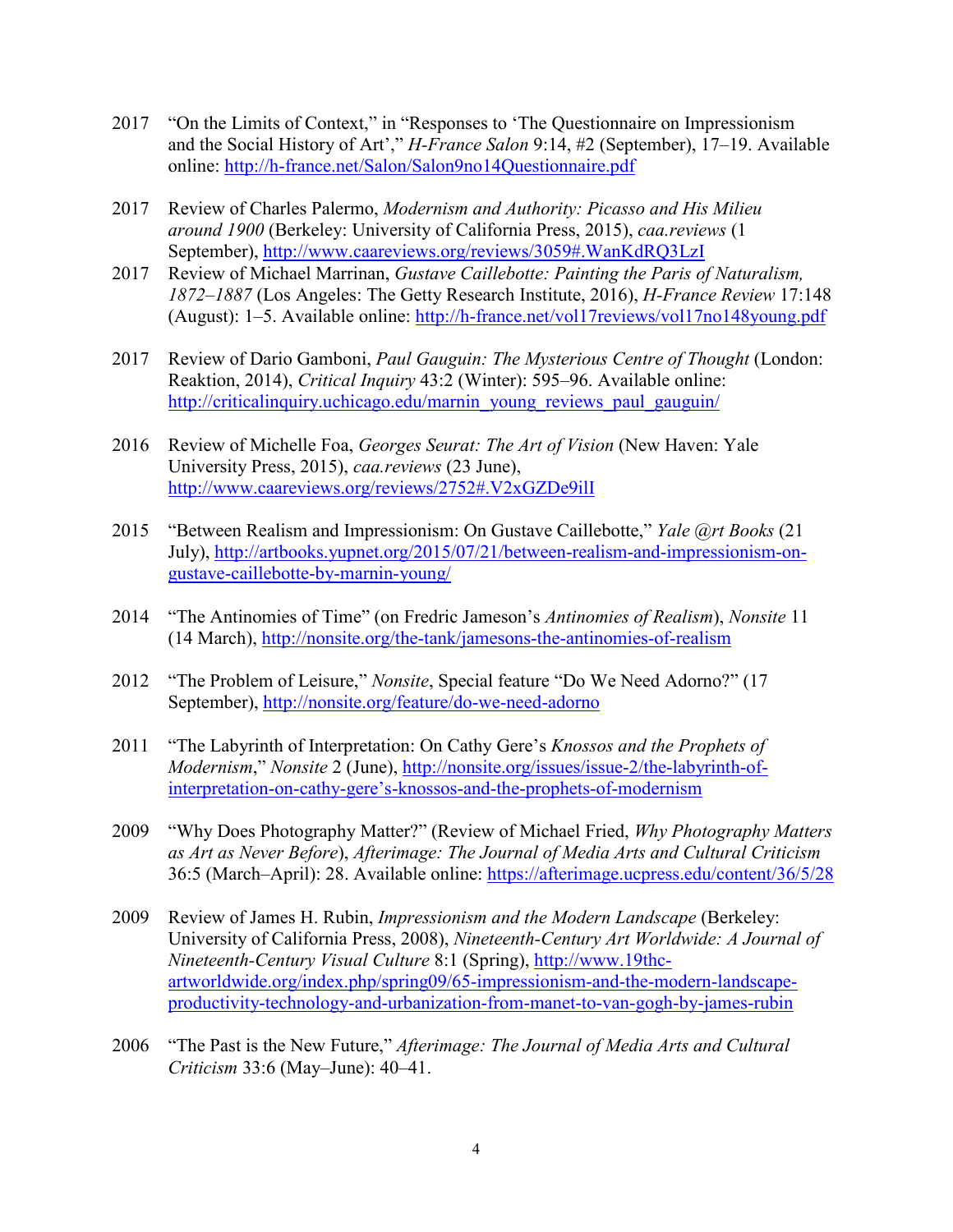- Review of Frances Fowle and Richard Thomson, eds., *Soil and Stone: Impressionism, Urbanism, Environment*, (Edinburgh: Ashgate, 2003), in *Nineteenth-Century Art Worldwide: A Journal of Nineteenth-Century Visual Culture* 4:1 (Spring), [http://www.19thc-artworldwide.org/index.php/spring05/230--soil-and-stone](http://www.19thc-artworldwide.org/index.php/spring05/230--soil-and-stone-impressionism-urbanism-environment-francis-fowle-and-richard-thomson-editors)[impressionism-urbanism-environment-francis-fowle-and-richard-thomson-editors](http://www.19thc-artworldwide.org/index.php/spring05/230--soil-and-stone-impressionism-urbanism-environment-francis-fowle-and-richard-thomson-editors)
- "Manufactured Landscapes: The Photographs of Edward Burtynsky," *Afterimage: The Journal of Media Arts and Cultural Criticism* 30:6 (May–June): 8–9.

#### **Awards, Honors, Grants**

- Drs. Kenneth Chelst, Bertram Schreiber and Fred Zwas Book Grant, Yeshiva University.
- Faculty Research Fund Grant, Yeshiva University.
- 2016 Robert Motherwell Book Award (Honorable Mention), Dedalus Foundation.
- Senior Class General Studies Professor of the Year Award, Stern College for Women.
- Millard Meiss Publication Fund Grant, College Art Association.
- Dean Karen Bacon Faculty Award, Stern College for Women.
- 2012 Senior Class General Studies Professor of the Year Award, Stern College for Women.
- The Lillian F. and William L. Silber Professor of the Year Award, Stern College for Women.
- Senior Class General Studies Professor of the Year Award, Stern College for Women.
- Arthur Kingsley Porter Prize, College Art Association.
- Nineteenth Century Studies Association Emerging Scholar Award.
- Research and Creative Activities Fund Grant, TCU.
- Outstanding Faculty Member of the Year, San Francisco Art Institute.
- Fulbright Institute of International Education Fellowship (Belgium).
- Belgian American Educational Foundation Fellowship.
- Foreign Language and Area Studies Fellowship (French), U.C. Berkeley.
- Phi Beta Kappa Fellowship, Alpha Chapter of California, U.C. Berkeley.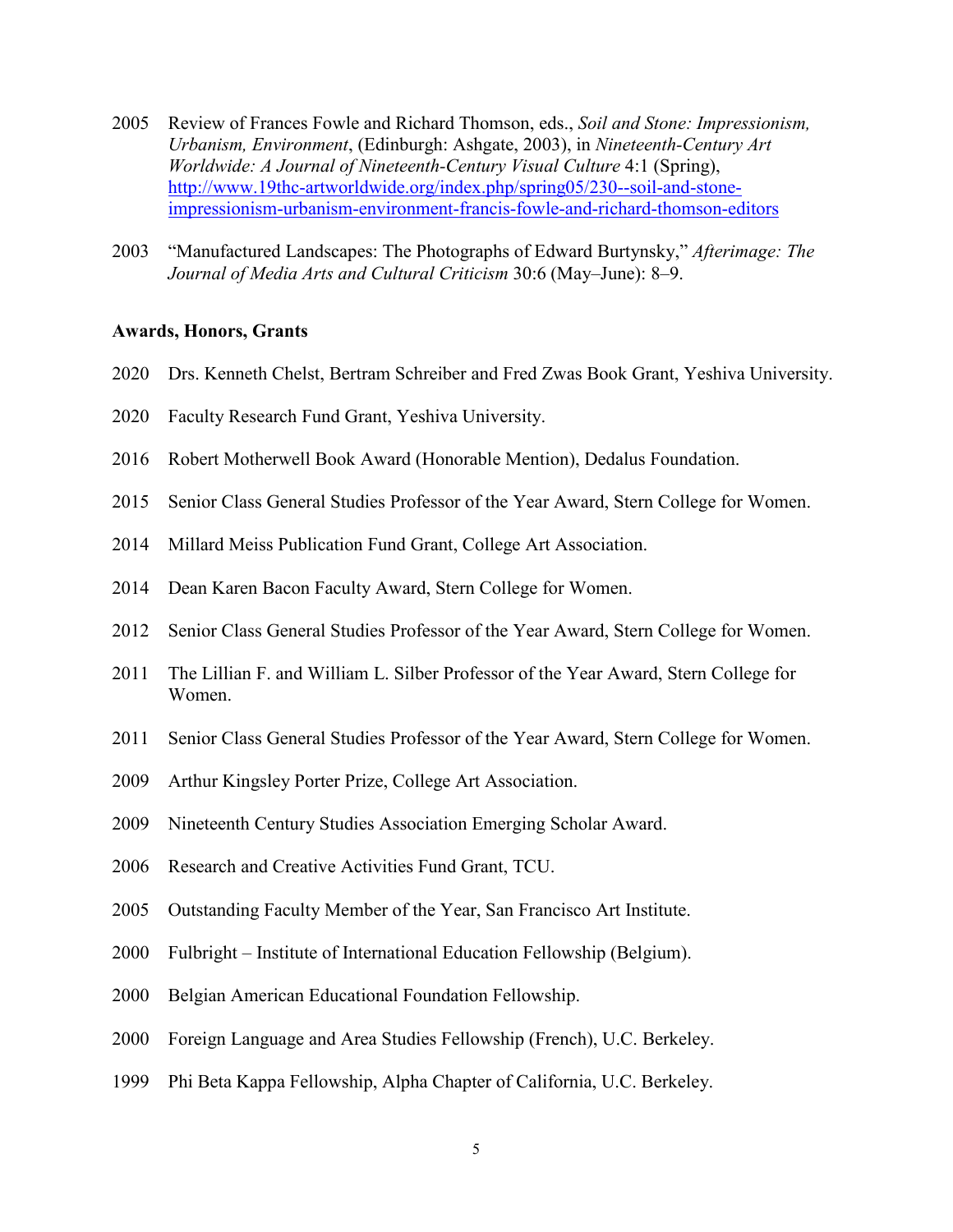1999 Getty Research Support Grant, Getty Research Institute, Los Angeles.

## **Conference Activity and Professional Presentations**

Panels Organized:

- 2016 "Formalism Before Clement Greenberg," College Art Association, Washington D.C., February 5–6.
- 2010 "Slow Looking," Southeastern College Art Conference/Mid-America College Art Association Joint Annual Conference, Virginia Commonwealth University, Richmond, October 21.

Conference Papers & Invited Talks:

- 2021 "Was Seurat a Post-Impressionist?," Crossing Borders; Constructing Canons: Post-Impressionism in Britain, America and Beyond, Courtauld Institute of Art, London (UK), June 11.
- 2020 "Van Gogh and Millet," Washington University, Saint Louis, October 9. (invited talk)
- 2019 "Seurat and Psychophysical Aesthetics," Universität Basel, Switzerland, November 15. (invited talk)
- 2019 "Impressionism in the Age of Empire," Impressionism Around the World, Philadelphia Museum of Art, April 12.
- 2018 "Paranoiac Vision," The Audience as Producer, 1750–1900, College Art Association, Los Angeles, February 22.
- 2017 "Seurat and Space," Rewald Seminars, The Graduate Center, City University of New York, October 24. (invited talk)
- 2017 "Seurat, Spatiality, and the Politics of Form," Visualizing the Social, University of Michigan, Ann Arbor, September 23. (invited talk)
- 2017 "'A Dismal Mausoleum': The Critical Reception of the Musée d'Orsay," The Musée d'Orsay on its Thirtieth Birthday, Society for French Historical Studies, Washington, D.C., April 22.
- 2017 "The Plight of Gauguin's Public," Gauguin Redux, College Art Association, New York, February 18.
- 2017 "Realism in the Age of Impressionism," Dahesh Museum of Art, New York, February 2. (invited talk)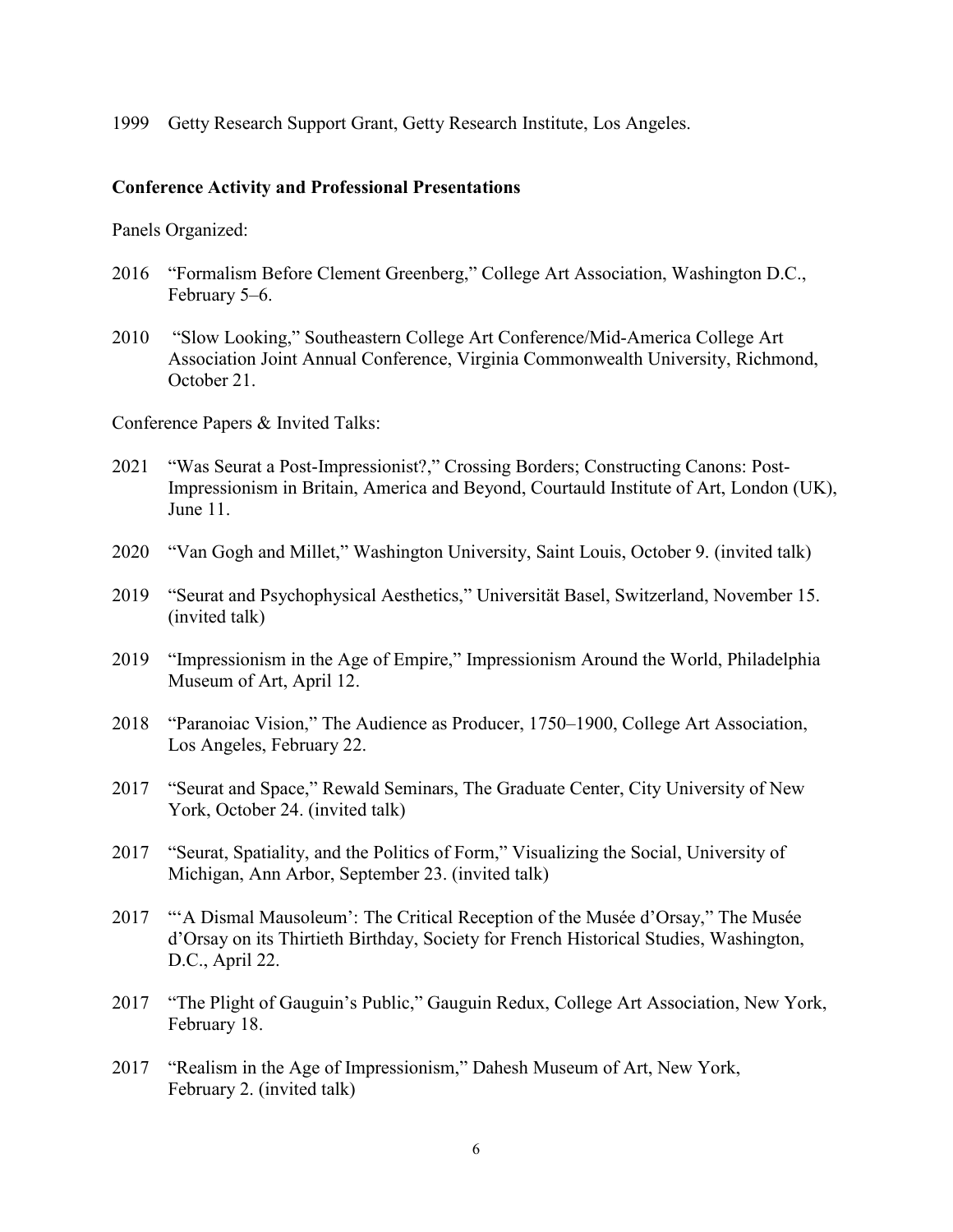- 2016 "Seurat's *Machine*," Penn State University, University Park, September 12. (invited talk)
- 2016 "Seurat's *Machine*," University of Michigan, Ann Arbor, February 10. (invited talk)
- 2015 "Ensor's Interiors," Ensor's Creative Process: Technique, Concept, Image, University of Antwerp & Royal Museum of Fine Arts Antwerp (Belgium), November 20.
- 2015 "Photography and the Philosophy of Time: On Gustave Le Gray's *Great Wave, Sète*," Photography and Philosophy, Los Angeles County Museum of Art, March 13.
- 2015 "Naturalism and Time," Spring 2015 Colloquium, Department of History of Art, University of Pennsylvania, January 16. (invited talk)
- 2014 "The *Machine* and the Mechanic: On the Interpretation of Seurat's *Grand Jatte* in 1886," Princeton University, November 18. (invited talk)
- 2014 "Edgar Degas's *Portraits at the Stock Exchange* and Finance Capitalism in 1879," The Nineteenth-Century Image of Money, College Art Association, Chicago, February 12.
- 2011 "Seurat's Classicism," The Contemporary *Querelle* of the Ancients and the Moderns, College Art Association, New York, February 11.
- 2010 "The Death of Georges Seurat," New Directions in Neo-Impressionism, Richmond, The American International University, London (UK), November 20.
- 2010 "Realism in Theory: The Case of Eugène Véron's *L'Esthétique* (1878)," Nineteenth Century French Studies Annual Colloquium, Yale University, New Haven, October 15.
- 2010 "'As actors in the represented scene': Emile Verhaeren and the Structure of Anti-Theatricality in James Ensor's *Chez Miss* 1881," Nineteenth Century Studies Conference, University of Tampa, March 12.
- 2007 "'The merely approximate': Edouard Manet's *Portrait of Georges Clemenceau*, 1879- 1880," The Kimbell Art Museum, Fort Worth, September 19. (invited talk)
- 2007 "Courbet's Impressionism," Midwest Art History Society, Indiana University, Indianapolis, March 30.
- 2006 "The Indecisive Moment: Hiroshi Sugimoto and Photographic Time," The Modern Art Museum of Fort Worth, November 14. (invited talk)
- 2006 "Time and Narration in Manet's *Execution of Maximilian*," Narrative: An International Conference, Carleton University, Ottawa, April 7.